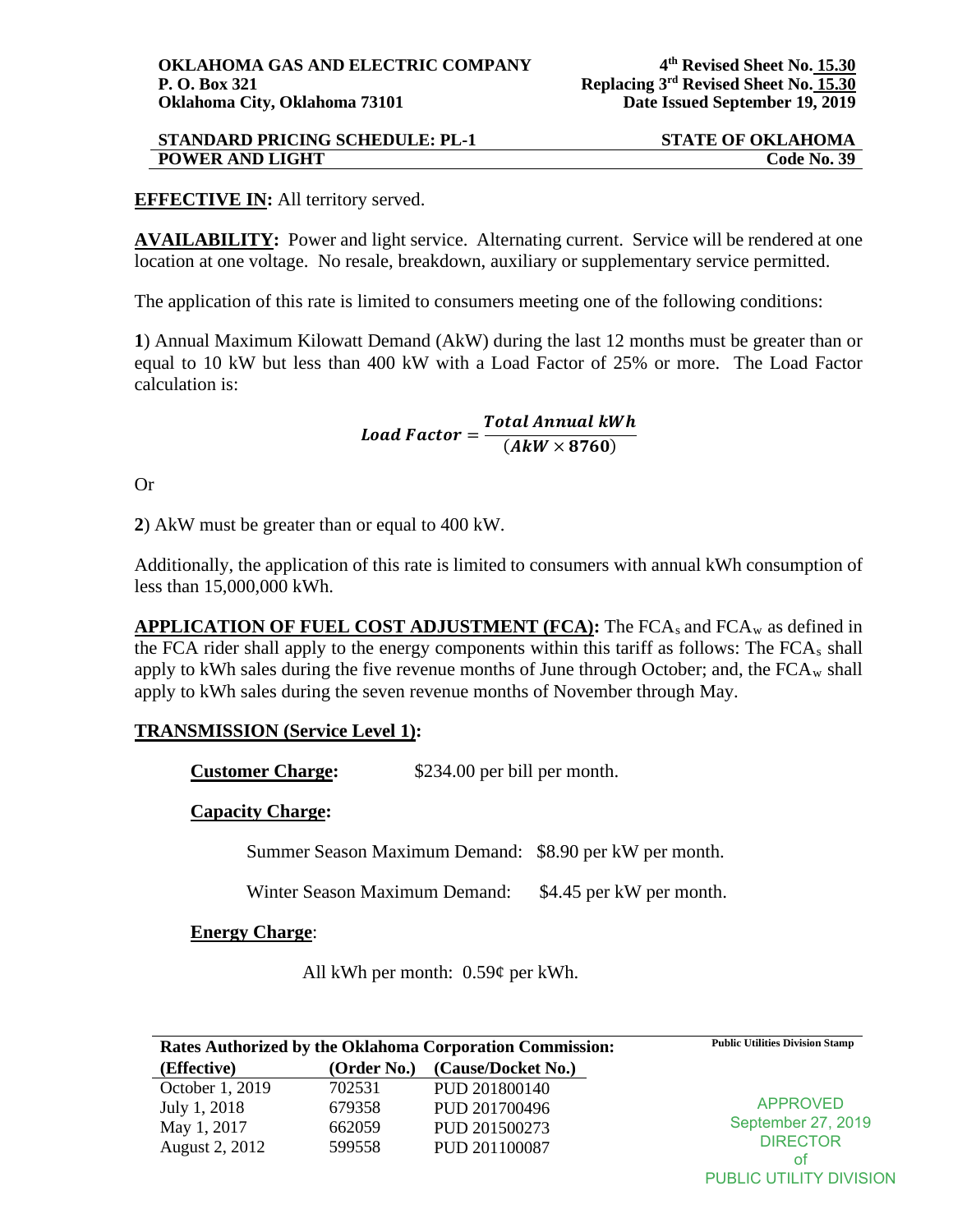# **STANDARD PRICING SCHEDULE: PL-1 STATE OF OKLAHOMA**<br>**POWER AND LIGHT** Code No. 39 **POWER AND LIGHT**

# **DISTRIBUTION SUBSTATION (Service Level 2):**

**Customer Charge:**  $$234.00$  per bill per month.

**Capacity Charge:**

Summer Season Maximum Demand: \$8.75 per kW per month.

Winter Season Maximum Demand: \$3.95 per kW per month.

#### **Energy Charge:**

All kWh per month: 0.89¢ per kWh.

# **DISTRIBUTION (Service Level 3):**

**Customer Charge:** \$121.00 per bill per month.

#### **Capacity Charge:**

Summer Season Maximum Demand: \$10.96 per kW per month.

Winter Season Maximum Demand: \$5.43per kW per month.

### **Energy Charge:**

All kWh per month: 0.89¢ per kWh.

### **DISTRIBUTION (Service Level 4):**

**Customer Charge:**  $$91.00$  per bill per month.

#### **Capacity Charge:**

Summer Season Maximum Demand: \$11.10 per kW per month.

Winter Season Maximum Demand: \$5.55 per kW per month.

#### **Energy Charge:**

All kWh per month: 0.98¢ per kWh.

| Rates Authorized by the Oklahoma Corporation Commission: |             | <b>Public Utilities Division Stamp</b> |                    |
|----------------------------------------------------------|-------------|----------------------------------------|--------------------|
| (Effective)                                              | (Order No.) | (Cause/Docket No.)                     |                    |
| October 1, 2019                                          | 702531      | PUD 201800140                          |                    |
| July 1, 2018                                             | 679358      | PUD 201700496                          | <b>APPROVED</b>    |
| May 1, 2017                                              | 662059      | PUD 201500273                          | September 27, 2019 |
| August 2, 2012                                           | 599558      | PUD 201100087                          | <b>DIRECTOR</b>    |
|                                                          |             |                                        | Οt                 |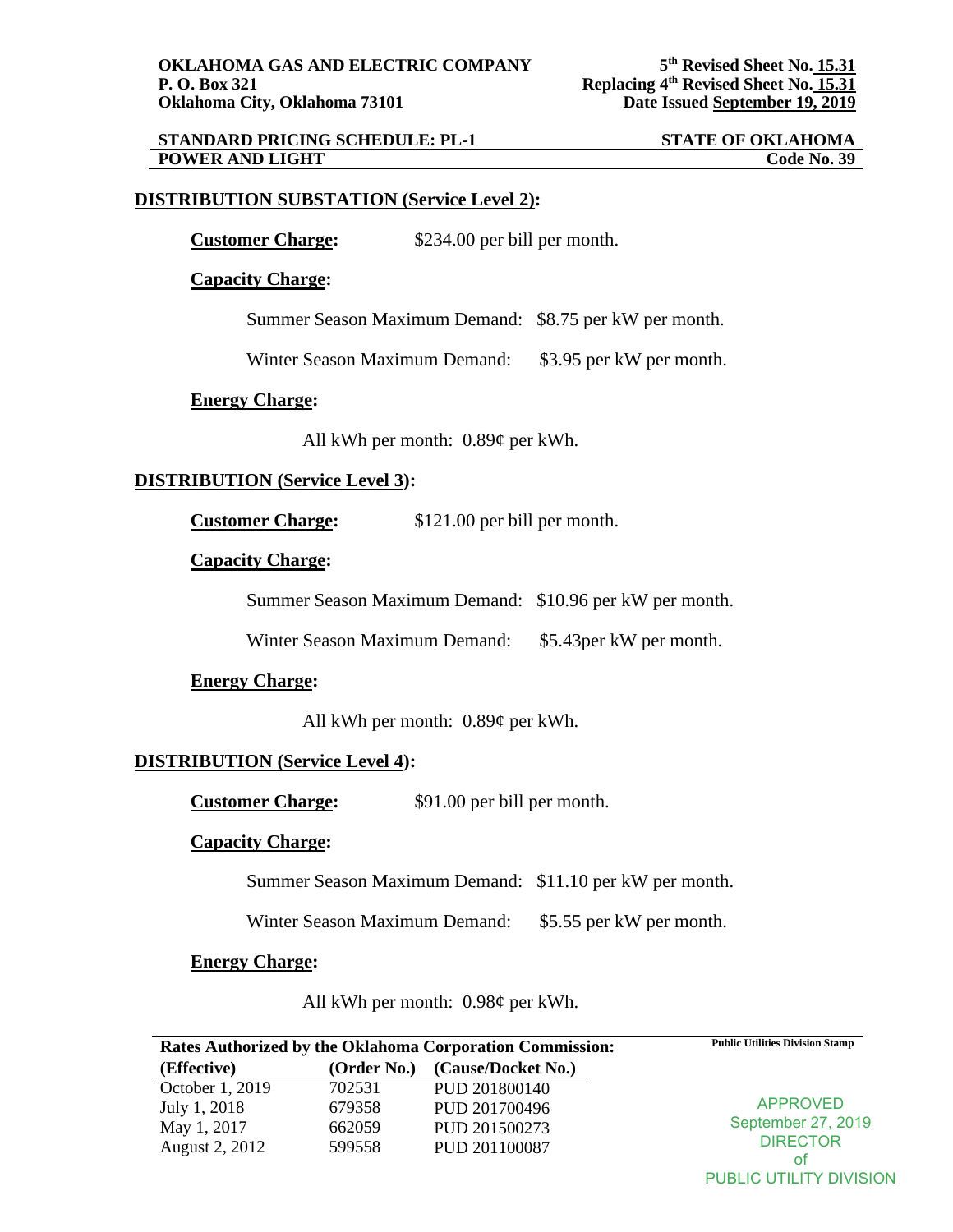| <b>STANDARD PRICING SCHEDULE: PL-1</b> | <b>STATE OF OKLAHOMA</b> |
|----------------------------------------|--------------------------|
| <b>POWER AND LIGHT</b>                 | <b>Code No. 39</b>       |

# **SECONDARY (Service Level 5):**

**Customer Charge:** \$79.00 per bill per month.

**Capacity Charge:**

Summer Season Maximum Demand: \$14.84 per kW per month.

Winter Season Maximum Demand: \$7.45 per kW per month.

**Energy Charge:**

All kWh per month: 1.05¢ per kWh.

# **DEFINITION OF SEASON:**

**SUMMER SEASON:** The five OG&E Revenue Months of June through October.

**WINTER SEASON:** The seven OG&E Revenue Months of November through May.

**DETERMINATION OF MAXIMUM DEMAND:** The customer's Maximum Demand shall be the maximum rate at which energy is used for any period of 15 consecutive minutes of the month for which the bill is rendered as shown by the Company's demand meter. In the event a customer taking service under this rate has a demand meter with an interval greater than 15 minutes, the Company shall have a reasonable time to change the metering device.

**DETERMINATION OF BILLING DEMAND:** The Billing Demand upon which the capacity charge is based shall be the Maximum Demand as determined above corrected for power factor, set forth under Power Factor Clause; provided that no Billing Demand shall be considered as less than 25 percent of the highest Maximum Demand corrected for power factor previously determined during the 12 months ending with the current month.

**POWER FACTOR CLAUSE:** The consumer shall at all times take and use power in such manner that the power factor shall be as nearly 100 percent as possible, but when the average power factor as determined by continuous measurement of lagging reactive kilovolt-ampere (kVAr) hours is less than 90 percent, the billing demand shall be determined by multiplying the maximum demand, measured by the demand meter for the billing period, by 90 and dividing the product thus obtained by the actual average power factor expressed in percent.

| Rates Authorized by the Oklahoma Corporation Commission: |             |                    | <b>Public Utilities Division Stamp</b> |
|----------------------------------------------------------|-------------|--------------------|----------------------------------------|
| (Effective)                                              | (Order No.) | (Cause/Docket No.) |                                        |
| October 1, 2019                                          | 702531      | PUD 201800140      |                                        |
| July 1, 2018                                             | 679358      | PUD 201700496      | APPROVED                               |
| May 1, 2017                                              | 662059      | PUD 201500273      | September 27, 2019                     |
| August 2, 2012                                           | 599558      | PUD 201100087      | <b>DIRECTOR</b>                        |
|                                                          |             |                    | οt                                     |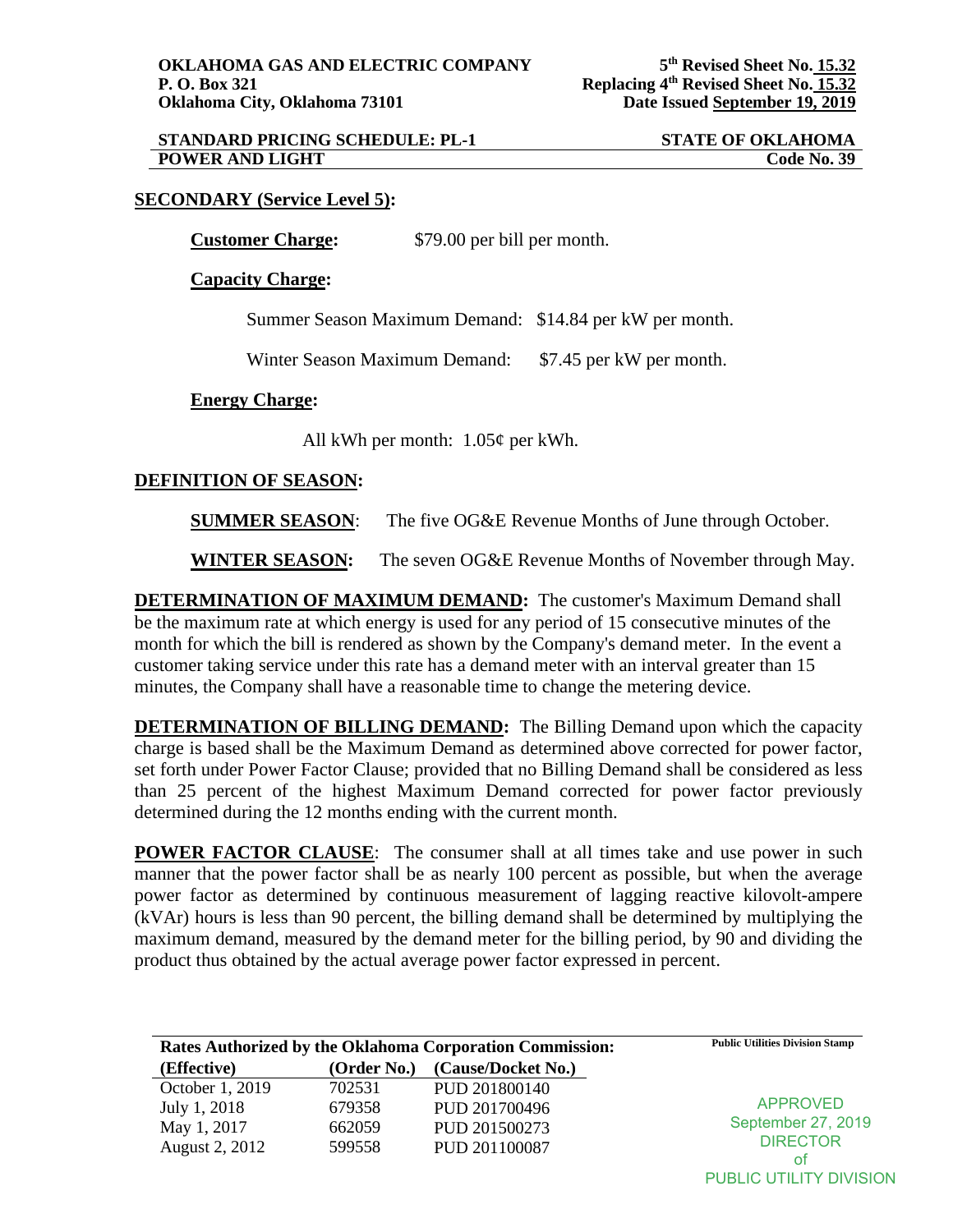| <b>STANDARD PRICING SCHEDULE: PL</b> | <b>STATE OF OKLAHOMA</b> |
|--------------------------------------|--------------------------|
| <b>POWER AND LIGHT</b>               | <b>Code No. 39</b>       |

Customers under this schedule that have a minimum of 300 kW Maximum Demand must have suitable measuring equipment at the metering point to determine the customer's monthly maximum kVAr. For all customers with a monthly Maximum Demand of 300 kW or more, the Company shall install suitable measuring equipment to determine the customer's monthly maximum kVAr.

The Company may install suitable measuring equipment at the metering point for any customer to determine the customer's monthly maximum kVAr if, in its sole judgment, such equipment is necessary.

**SERVICE LEVELS:** For purposes of this rate, the following shall apply:

**Service Level 1**: Shall mean service at any nominal standard voltage of the Company above 50 kV where service is rendered through a direct tap to the Company's prevailing transmission source.

**Service Level 2:** Shall mean service at any nominal standard voltage of the Company between 2 kV and 50 kV, both inclusive, where service is rendered through a Company Substation, which has a transmission voltage source, and the point of delivery is at the load side of the substation or from a circuit dedicated to the customer.

**Service Level 3:** Shall mean service at any nominal standard voltage of the Company between 2 kV and 50 kV, both inclusive, by a direct tap to the Company's prevailing distribution source from a circuit not dedicated to the customer.

**Service Level 4:** Shall mean service at any nominal standard voltage of the Company between 2 kV and 50 kV, both inclusive, where service is rendered through transformation from a Company prevailing distribution voltage source (2 kV to 50 kV) to a lower distribution voltage with metering at distribution voltage.

**Service Level 5:** Shall mean service at any nominal standard voltage of the Company less than 2,000 volts with metering at less than 2,000 volts.

# **Metering Adjustment**:

If the Company chooses to install its metering equipment on the load side of the customer's transformers, the kWh billed shall be increased by the amount of the transformer losses calculated as follows:

**Service Level 1**: 0.50 percent of the total kVA rating of the customer's transformers times 730 hours.

| Rates Authorized by the Oklahoma Corporation Commission: |             |                    | <b>Public Utilities Division Stamp</b> |
|----------------------------------------------------------|-------------|--------------------|----------------------------------------|
| (Effective)                                              | (Order No.) | (Cause/Docket No.) |                                        |
| October 1, 2019                                          | 702531      | PUD 201800140      |                                        |
| July 1, 2018                                             | 679358      | PUD 201700496      | <b>APPROVED</b>                        |
| May 1, 2017                                              | 662059      | PUD 201500273      | September 27, 2019                     |
| August 2, 2012                                           | 599558      | PUD 201100087      | <b>DIRECTOR</b>                        |
|                                                          |             |                    | Οt                                     |